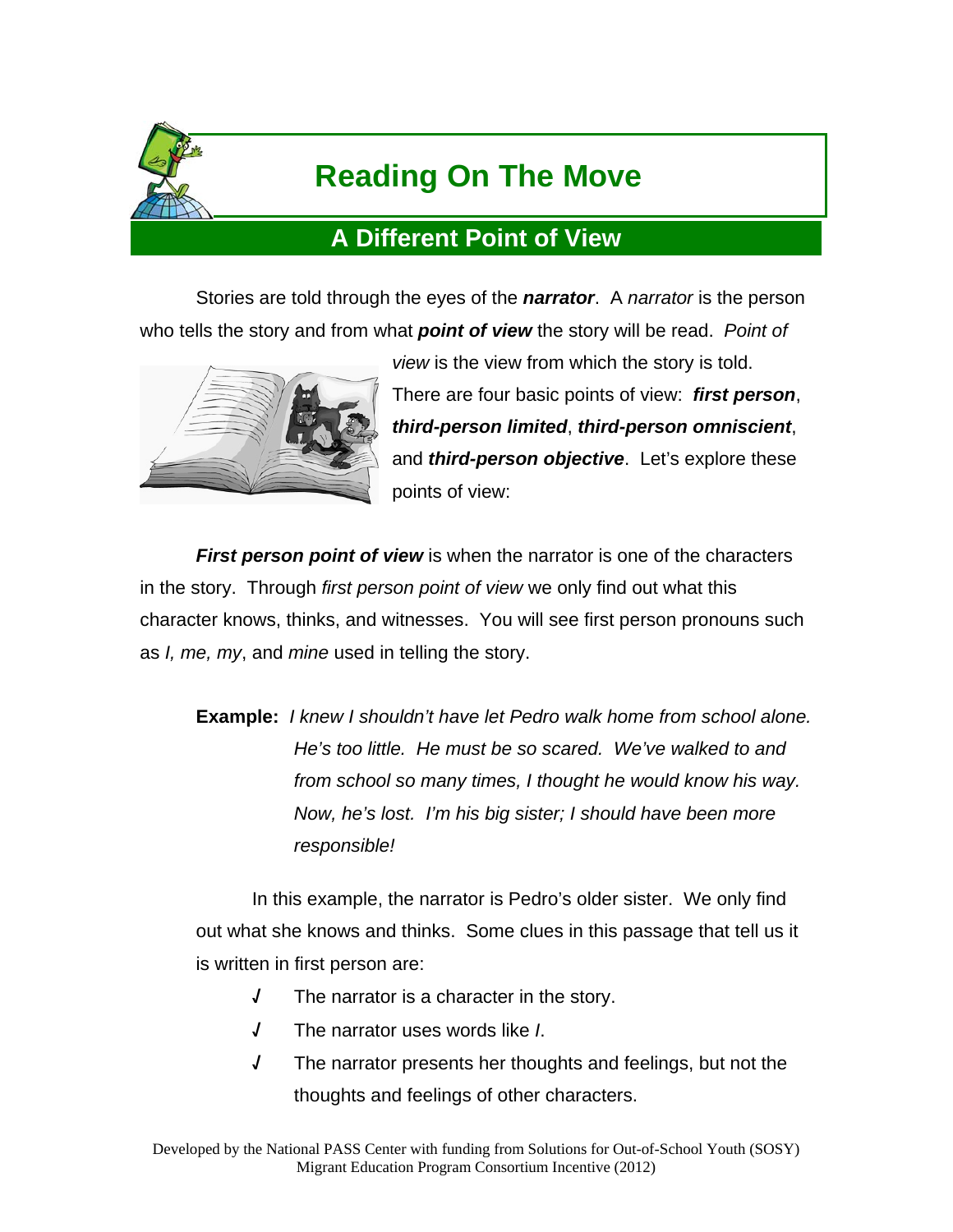*Third-person limited point of view* is when the narrator is not a character in the story, but tells the story from the viewpoint of one character. Through *third-person limited point of view* we can only find out what this character does, knows, thinks, and sees. You will see third person pronouns such as *he, his, she, hers, it, its, they,* and *them* used in telling the story.

**Example:** *Mrs. Thompson spotted Maria walking on the sidewalk calling out Pedro's name. She knew she shouldn't have let Pedro leave the schoolyard alone. Even though she was just his first grade teacher, Mrs. Thompson always felt a special bond with Pedro. Her heart sank. She pulled her car over and told Maria to get in; they would look for Pedro together. She noticed tears forming in Maria's eyes. She reached over and patted Maria's knee, "We will find him, Maria." She hoped that comforted Maria a little.* 

 In this example, the narrator is not a character in the story. The story is being told by the narrator from the viewpoint of Mrs. Thompson, Pedro's first grade teacher. As readers, we can only find out what Mrs. Thompson does, knows, thinks, and sees. Some clues in this passage that tell us it is written in third-person limited are:

- **√** The narrator is not a character in the story.
- **√** The story focuses on the thoughts and feelings of one character.
- **√** The narrator refers to characters in the story as *he* or *she*.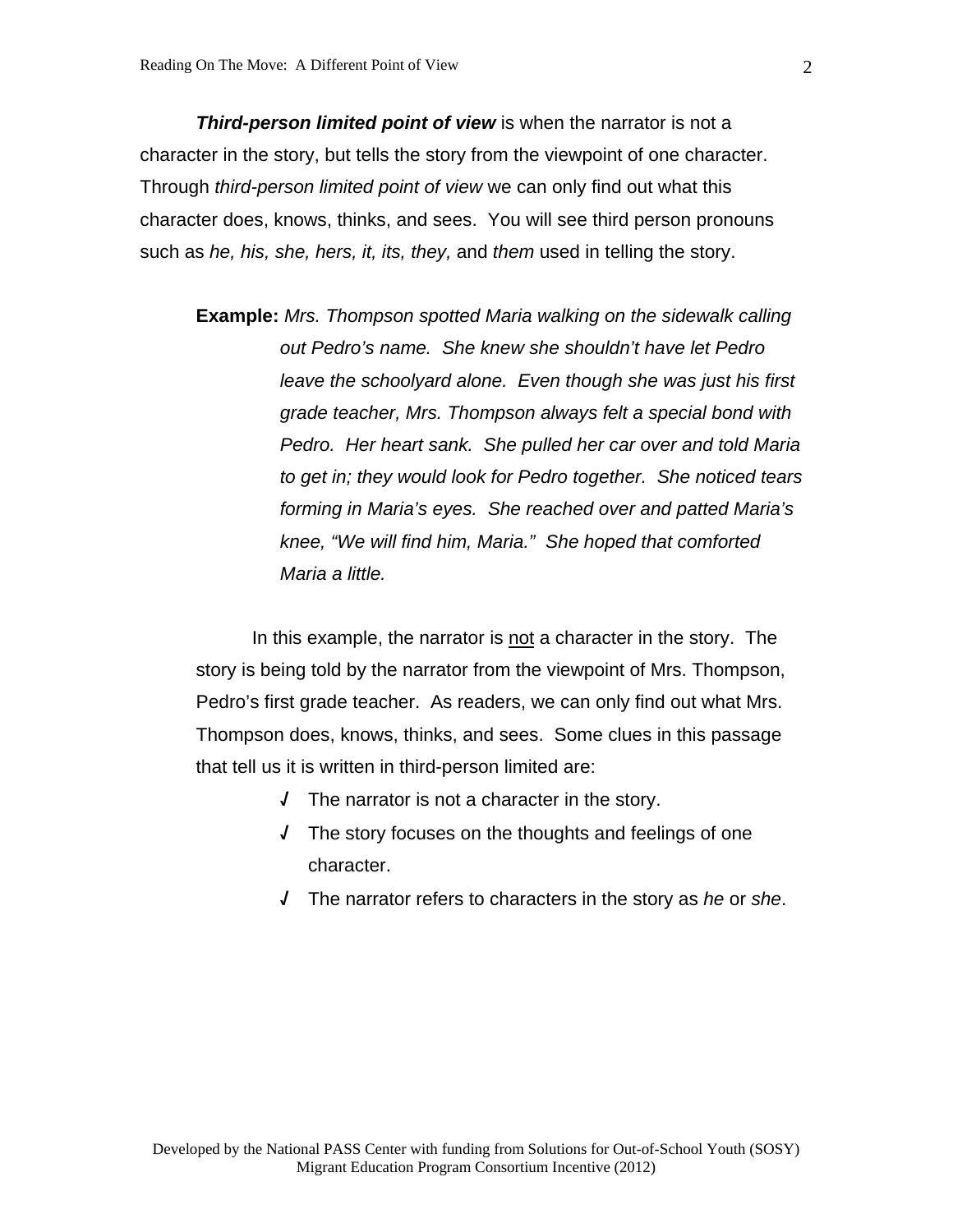*Third-person omniscient* (om-ni-shent) *point of view* is when the narrator is not a character in the story, but can see into the minds of *all* characters and can report what is said and done. Through *third-person omniscient point of view* we can find out what all the characters do, think, feel and see. You will see third-person pronouns such as *he, his, hers, it, its, they*, and *them* used in telling the story.

**Example:** *Mrs. Thompson watched Pedro walk away from the schoolyard alone. There was a small voice inside her that told her to stop him. "He's just a little boy. He's far too small to walk home alone," she thought.* 

> *Pedro walked by the white picket fence that he walked by every day on his way to and from school. He stopped at the next street. "Which way do I turn?" he thought to himself. He stood there and looked up and down the street trying to remember if he needed to turn left or right. He turned right and looked desperately for something that looked familiar to him. Nothing did. He started to panic, "Where am I? Should I turn around and go back? I wish my sister was with me!"*

*Maria looked at her watch, again. "Where is he?" she thought, with a slight sense of panic. She began walking towards the school. "Have you seen Pedro?" she asked a neighbor as she hurried by.*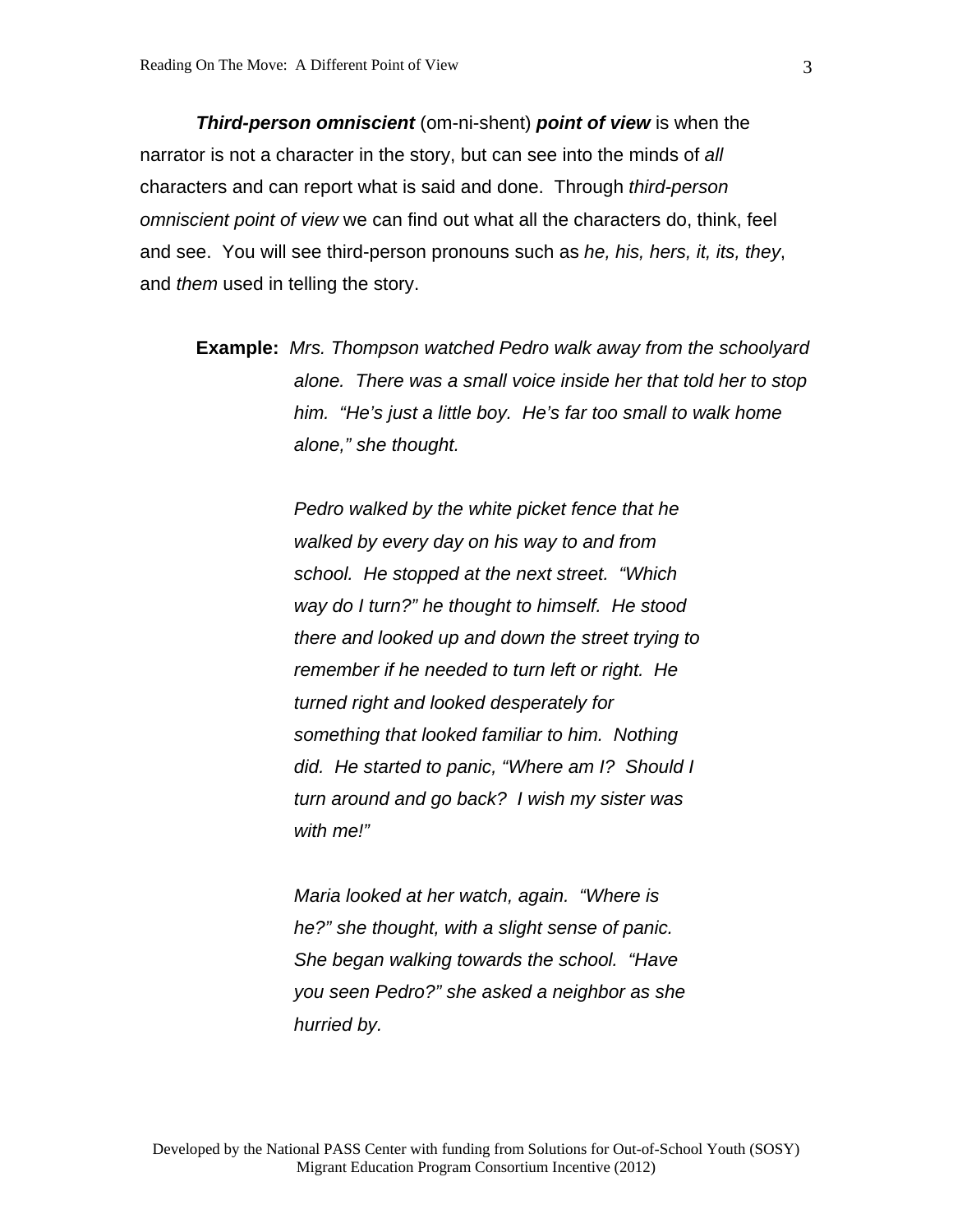In this example, the narrator is not a character in the story. As readers, we are able to find out what *all* the characters think, feel, do, and see. Some clues in this passage that tell us it is written in third-person omniscient are:

- **√** The narrator is not a character in the story.
- **√** The actions, thoughts, and feelings of all characters are revealed.
- **√** The narrator refers to characters in the story as *he* or *she*.

**Third-person objective point of view** is when the narrator is not a character in the story, but is an observer who can only tell what is said and done and cannot see into the minds of any of the characters in the story. Through *third-person objective point of view* we can only find out what the characters say and do. You will see third person pronouns such as *he, his, she, hers, it, its, they,* and *them* used in telling the story.

**Example:** *Pedro began to cry. He stopped walking and sat down on the sidewalk. Mrs. Trewer noticed the boy as she hung her coat up on the hook next to the window. She opened the door and rushed over to him. "Are you lost, Sweetheart?" she asked. Pedro nodded and sniffed. Mrs. Trewer wiped the tears off his cheeks with the end of her scarf.* 

 In this example, the narrator is not a character in the story. As readers, we are able to find out only what the characters do and say. Some clues in this passage that tell us it is written in third-person omniscient are:

- **√** The narrator is not a character in the story.
- **√** The reader only finds out what is said and done.
- **√** The narrator refers to characters in the story as *he*, *she, her,*  and *him*.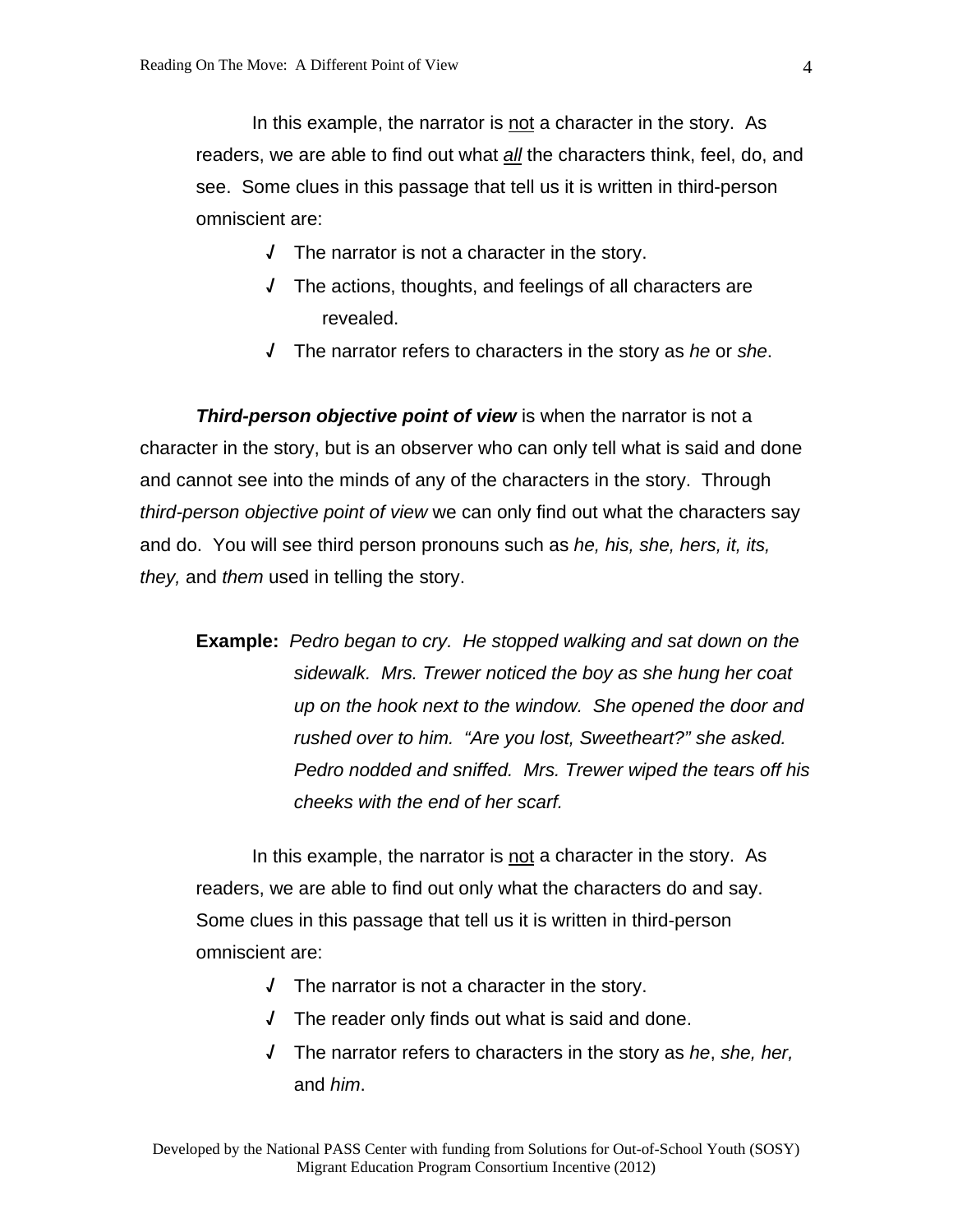A quick review! Circle the correct answer for each question below.

| 1. | First person            | <b>a.</b> The narrator is not a character |
|----|-------------------------|-------------------------------------------|
|    |                         | in the story but the reader can           |
|    | Third-person limited    | see into the minds of all the             |
| 2. |                         | characters.                               |
|    |                         |                                           |
| 3. | Third-person omniscient | <b>b.</b> The narrator is a character in  |
|    |                         | the story but the reader can              |
|    |                         | only find out what this                   |
| 4. | Third-person objective  | character sees, feels, or                 |
|    |                         |                                           |

- out the reader can minds of all the
- **is a character in** the reader can what this es, feels, or thinks.
- **c.** The narrator is not a character in the story but tells the story from the viewpoint of one character.
- **d.** The narrator is not a character in the story and can only tell the reader what is being said and done.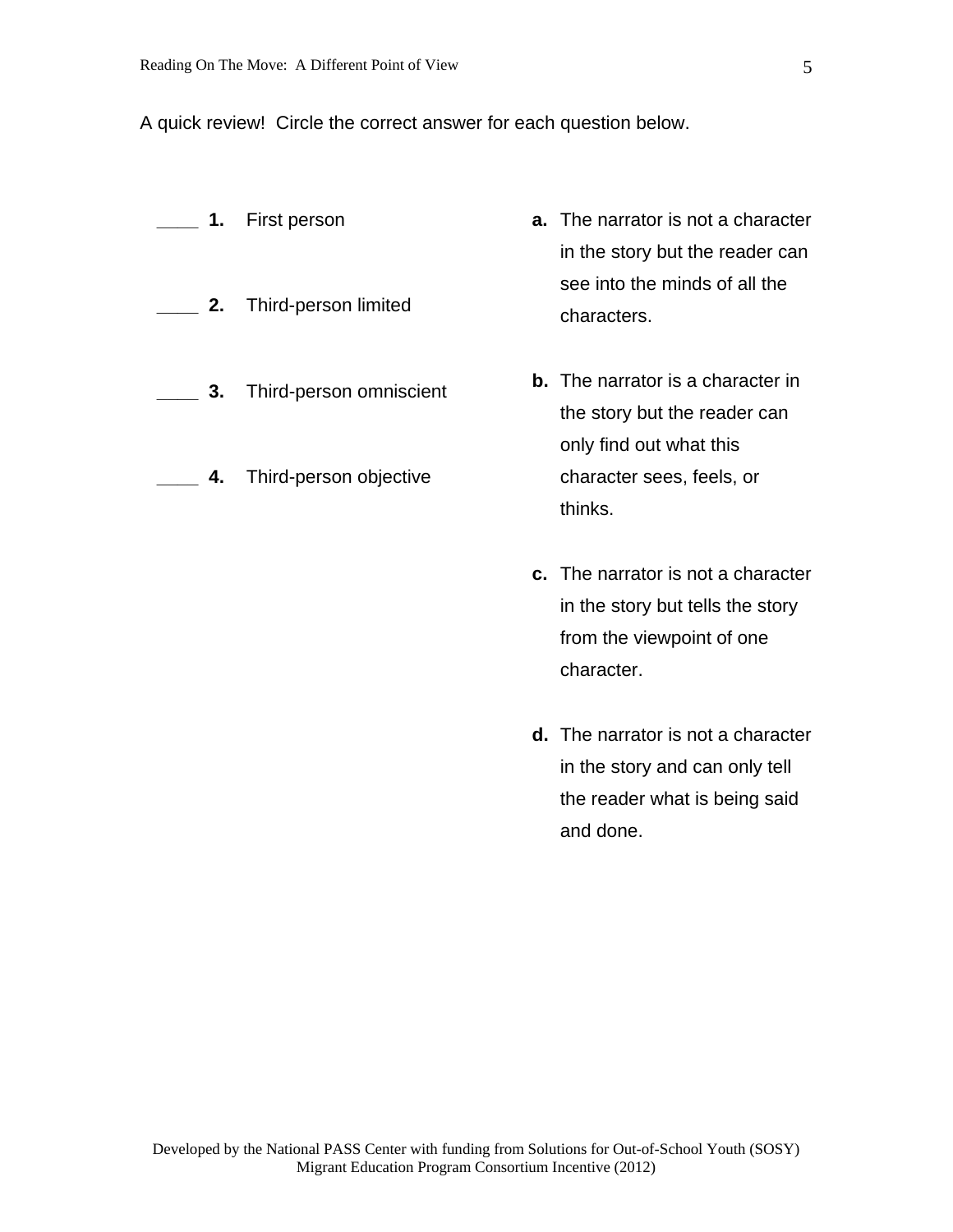Try to figure out the point of view from which each passage is written. Write your answer on the line provided.

**5.** Sharon took a bite out of her cream-filled donut. She chewed slowly, savoring it. She looked at Donna, pointed to her donut and said, "This is the best donut you have ever made for me."

#### **Point of view:** \_\_\_\_\_\_\_\_\_\_\_\_\_\_\_\_\_\_\_\_\_\_\_\_\_\_\_\_\_\_\_\_\_\_\_\_\_\_\_\_\_\_\_\_\_\_\_\_\_

**6.** I couldn't help but think something was going on. Beth was acting strange, making weird excuses why I needed to be out of the house. She had me run to the store for scissors. I knew we had scissors. When I returned to the house and walked through the door I had the biggest surprise of my life! All of my friends and family were in my house yelling "Surprise!" and "Happy birthday!"

#### **Point of view:**  $\blacksquare$

**7.** Jennifer was overjoyed. She couldn't believe he had asked her to marry him. She couldn't stop looking at the beautiful ring on her finger. It was his grandmother's ring, and now she got the honor of wearing it. She felt like the luckiest woman in the world.

#### **Point of view:** \_\_\_\_\_\_\_\_\_\_\_\_\_\_\_\_\_\_\_\_\_\_\_\_\_\_\_\_\_\_\_\_\_\_\_\_\_\_\_\_\_\_\_\_\_\_\_\_\_

**8.** Tina felt her cheeks get hot with embarrassment. Could she have made a mistake with their order? She was sure she wrote everything down correctly. How would she explain to her boss that she had made a mistake with the restaurant owner's order? "I am so sorry, Mr. Fortune, I will take this back and bring you the correct order. I truly apologize."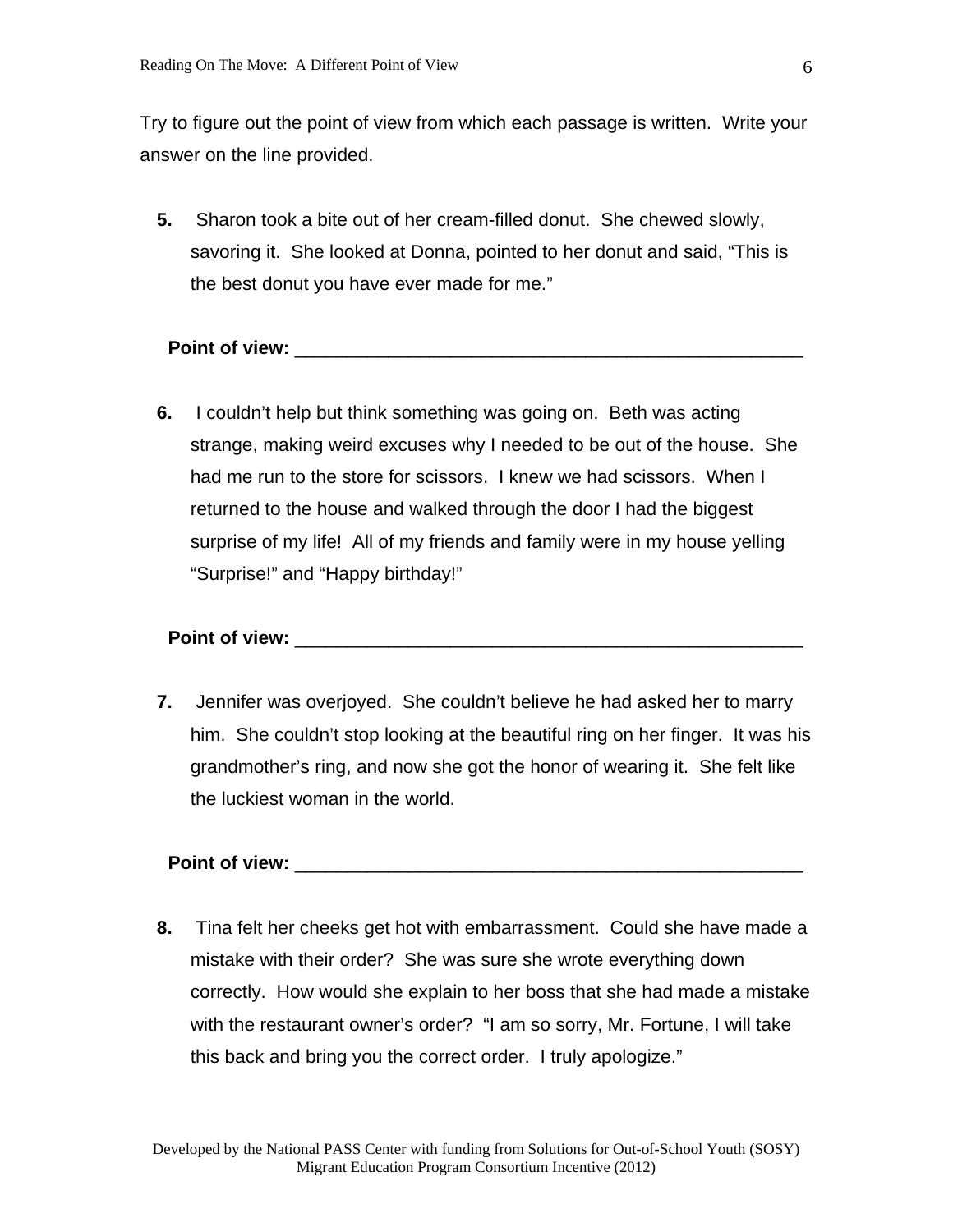Bill saw Tina bringing a full plate of food back from Mr. Fortune's table. He smiled to himself. He knew Mr. Fortune was testing Tina. "What seems to be the problem, Tina?" he asked as she approached. "I am so sorry, Bill, I must have written down the wrong order. I hope Mr. Fortune isn't too upset," Tina answered.

Mr. Fortune watched as Tina carried his plate into the kitchen. He made eye contact with Bill and gave him a wink, as if to say, "You know the drill." Mr. Fortune didn't like tricking Tina, but he felt the best way to know the quality of his employees was to see how they handle tough situations.

**Point of view:** <u>and</u> the set of  $\alpha$  is the set of  $\alpha$  is the set of  $\alpha$  is the set of  $\alpha$  is the set of  $\alpha$  is the set of  $\alpha$  is the set of  $\alpha$  is the set of  $\alpha$  is the set of  $\alpha$  is the set of  $\alpha$  is the set o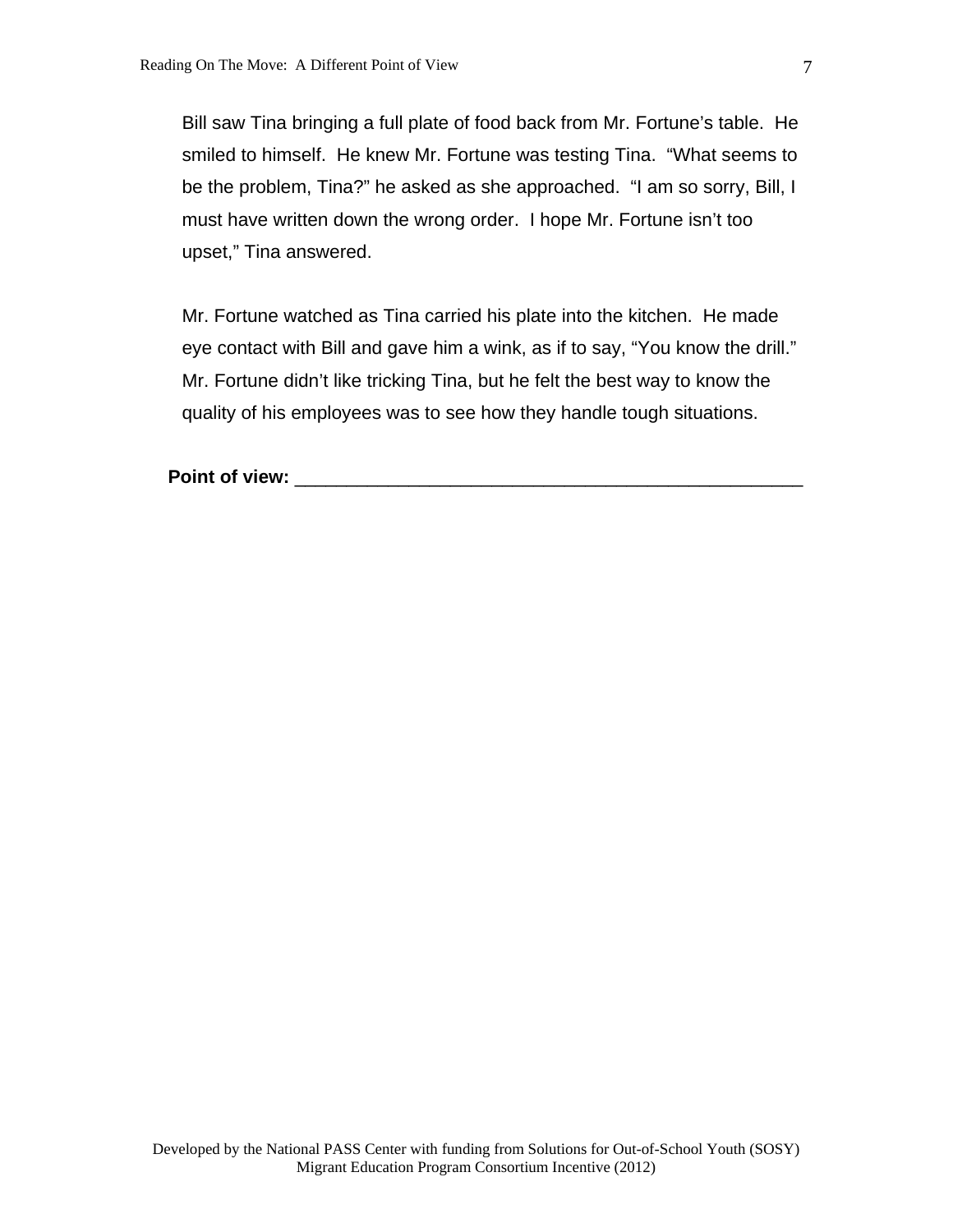Read the story below and answer the questions that follow.

#### **Gonzalo**

By Paul Fleischman

 The older you are, the younger you get when you move to the United States. They don't teach you that equation in school. Big Brain, Mr. Smoltz, my eighth grade math teacher, hasn't even heard of it. It's not in *Gateway to Algebra.* It's Garcia's Equation. I'm the Garcia.

 Two years after my father and I moved here from Guatemala I could speak English. I learned it on the playground and watching TV. Don't believe what people say – cartoons make you *smart*. But my father, he worked all day in a kitchen with Mexicans and Salvadorans. His English was worse than a kindergartner's. He would only buy food at the *bodega* down the block. Outside of there he lowered his eyes and tried to get by on mumbles and smiles. He didn't want strangers to hear his mistakes. So he used me to make phone calls and to talk to the landlady and to buy things in stores where you had to use English. He got younger. I got older.

 Then my younger brothers and mother and Tío Juan, her uncle, came north and joined us. Tío Juan was the oldest man in his pueblo. But there he became a little baby. He'd been a farmer, but here he couldn't work. He couldn't sit out in the plaza and talk – there *aren't* any plazas here, and if you sit out in public some gang driving by might use you for target practice. He couldn't understand TV. So he wandered around the apartment all day, in and out of rooms, talking to himself, just like a kid in diapers.

 One morning he wandered outside and down the street. My mother practically fainted. He doesn't speak Spanish, just an Indian language. I finally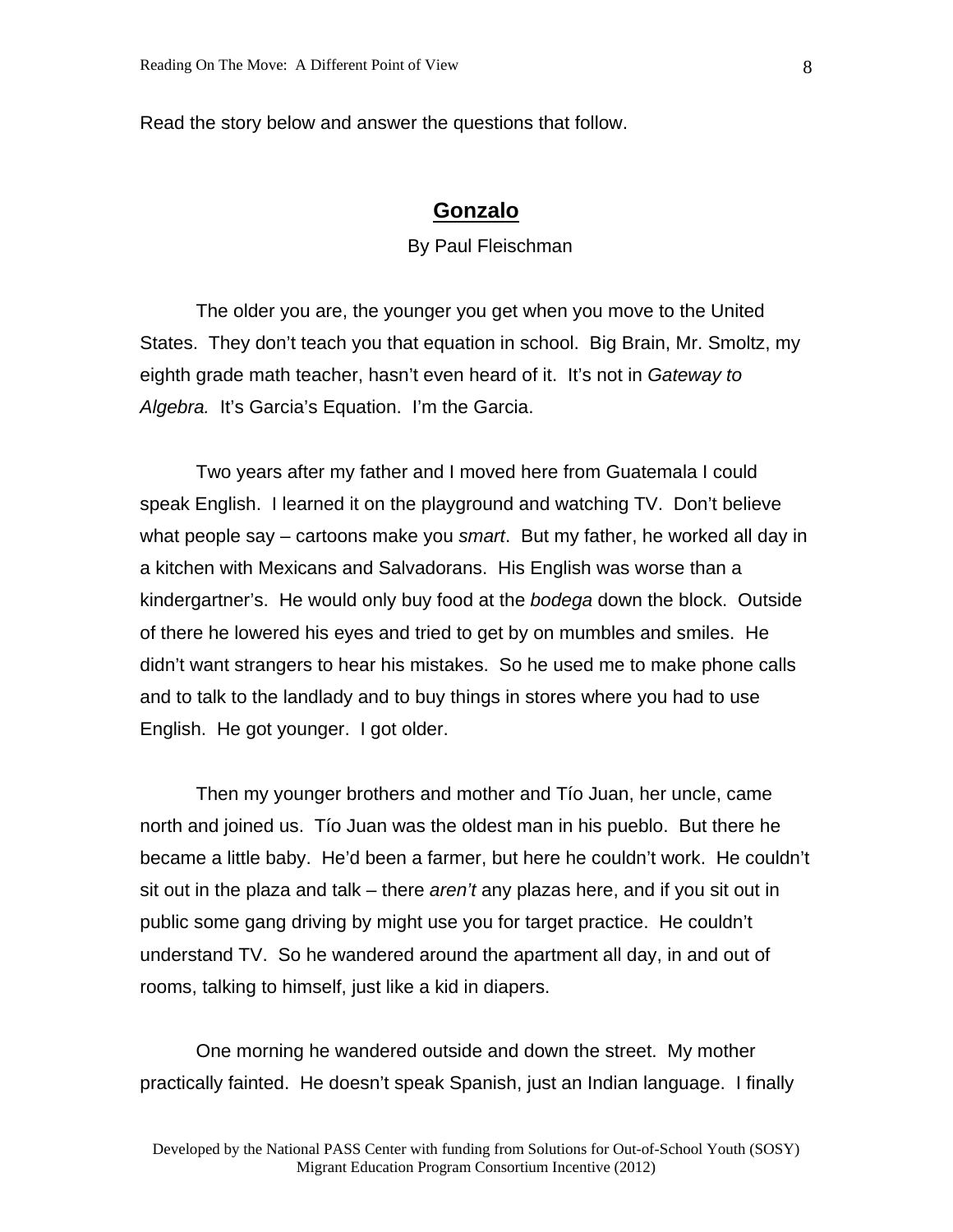found him standing in front of the beauty parlor, staring through the glass at a woman with a drier on her head. He must have wondered what weird planet he'd moved to. I led him home, holding his hand, the way you would with a threeyear-old. Since then I'm supposed to baby-sit him after school.

 One afternoon I was watching TV, getting smart on *The Brady Bunch.* Suddenly I looked up. He was gone. I checked the halls on all five floors of the apartment house. I ran to the street. He wasn't in the *bodega* or the pawnshop. I called his name, imagining my mother's face when she found out he'd fallen through a manhole or been run over. I turned the corner, looking for the white straw hat he always wore. Two blocks down I spotted it. I flew down the sidewalk and found him standing in front of a vacant lot, making gestures to a man with a shovel.

 I took his hand, but he pulled me through the trash and into the lot. I recognized the man with the shovel – he was the janitor at my old school. He had a little garden planted. Different shades of green leaves were coming up in rows. Tío Juan was smiling and trying to tell him something. The man couldn't understand him and finally went back to digging. I turned Tío Juan around and led him home.

 That night he told my mother all about it. She was the only one who could understand him. When she got home from work the next day she asked me to take him back there. I did. He studied the sun. Then the soil. He felt it, then smelled it, then actually tasted it. He chose a spot not too far from the sidewalk. Where my mother changed busses she'd gone into a store and bought him a trowel and four packets of seeds. I cleared the trash, he turned the soil. I wished we were farther from the street and I was praying that none of my friends or girlfriends or enemies saw me. Tío Juan didn't even notice people – he was totally wrapped up in the work.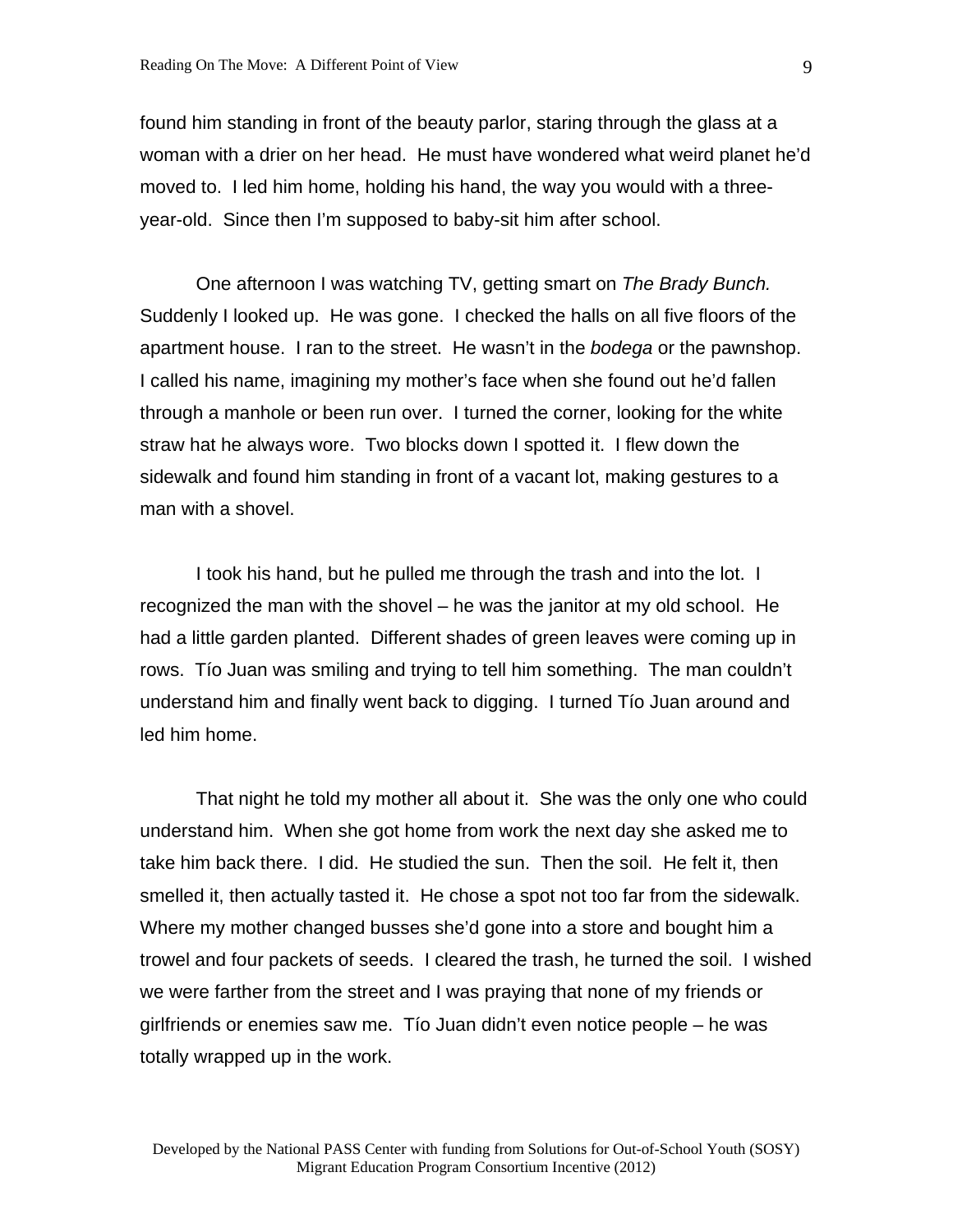He showed me exactly how far apart the rows should be and how deep. He couldn't read the words on the seed packets, but he knew from the pictures what seeds were inside. He poured them into his hand and smiled. He seemed to recognize them, like old friends. Watching him carefully sprinkling them into the troughs he'd made, I realized that I didn't know anything about growing food and that he knew everything. I stared at his busy fingers, then his eyes. They were focused, not faraway or confused. He'd changed from a baby back into a man.

Based on what you have read, circle the correct answer to each question.

- **9.** From what point of view is this story written?
	- **a.** first person
	- **b.** third-person limited
	- **c.** third-person omniscient
	- **d.** third-person objective
- **10.** Who is the narrator of the story?
	- **a.** Tío Juan
	- **b.** Mr. Smoltz
	- **c.** Gonzalo
	- **d.** It is not known.
- **11.** What country is the narrator from originally?
	- **a.** Mexico
	- **b.** United States
	- **c.** Guatemala
	- **d.** It is not known.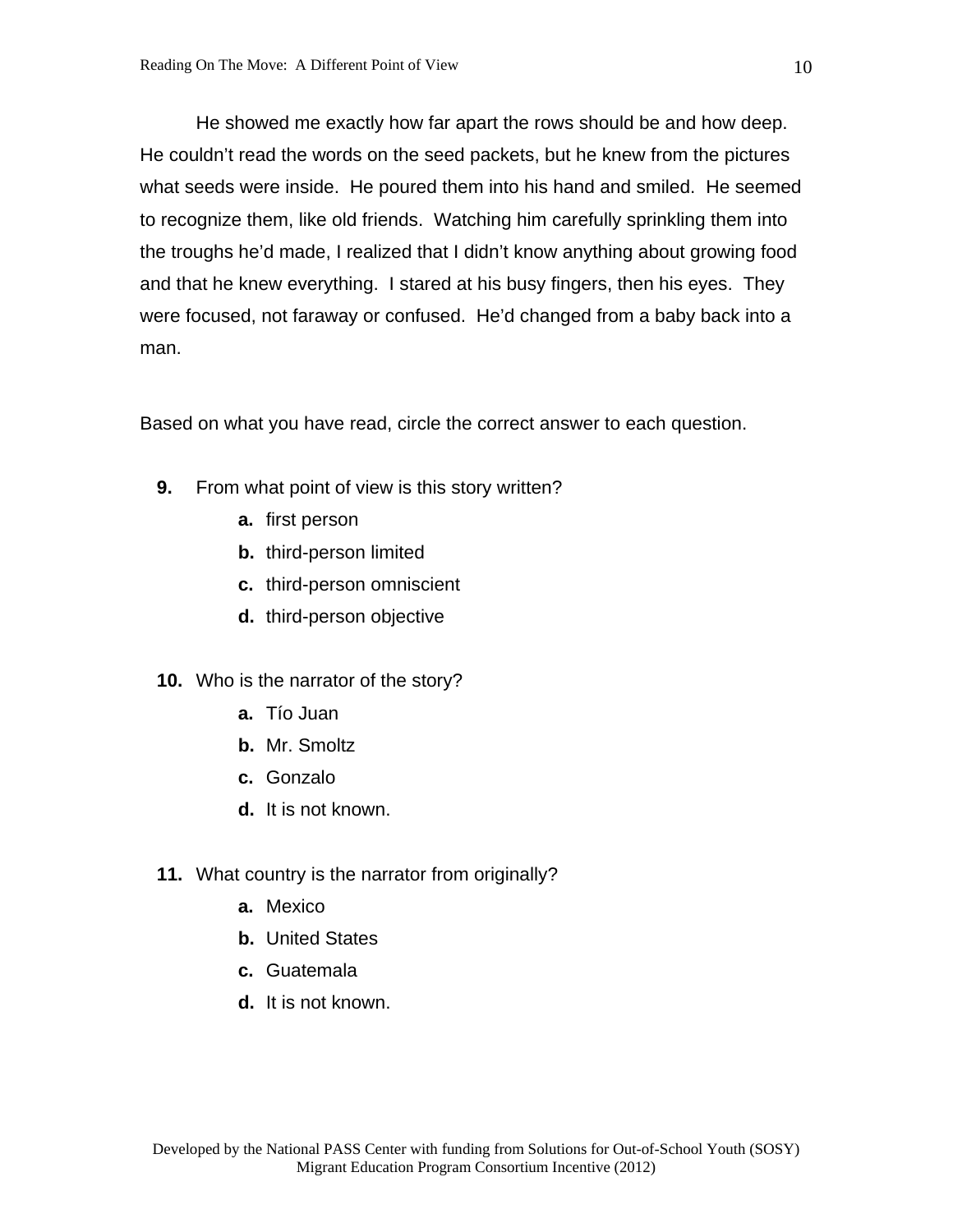- **12.** How did Gonzalo learn English?
	- **a.** He learned English on the playground and by watching TV.
	- **b.** He learned English at school.
	- **c.** He does not speak English.
	- **d.** He learned English from his parents.
- **13.** How does Gonzalo feel about his father's English?
	- **a.** Gonzalo feels his father's English is excellent.
	- **b.** Gonzalo feels his father does not need to speak English.
	- **c.** Gonzalo feels his father knows enough English to get by.
	- **d.** Gonzalo feels his father's English is worse than a kindergartner's.

Answer each question using complete sentences.

**14.** In the second paragraph the author writes, "He got younger. I got older." What does this mean?

\_\_\_\_\_\_\_\_\_\_\_\_\_\_\_\_\_\_\_\_\_\_\_\_\_\_\_\_\_\_\_\_\_\_\_\_\_\_\_\_\_\_\_\_\_\_\_\_\_\_\_\_\_\_\_\_\_\_\_

\_\_\_\_\_\_\_\_\_\_\_\_\_\_\_\_\_\_\_\_\_\_\_\_\_\_\_\_\_\_\_\_\_\_\_\_\_\_\_\_\_\_\_\_\_\_\_\_\_\_\_\_\_\_\_\_\_\_\_

\_\_\_\_\_\_\_\_\_\_\_\_\_\_\_\_\_\_\_\_\_\_\_\_\_\_\_\_\_\_\_\_\_\_\_\_\_\_\_\_\_\_\_\_\_\_\_\_\_\_\_\_\_\_\_\_\_\_\_

\_\_\_\_\_\_\_\_\_\_\_\_\_\_\_\_\_\_\_\_\_\_\_\_\_\_\_\_\_\_\_\_\_\_\_\_\_\_\_\_\_\_\_\_\_\_\_\_\_\_\_\_\_\_\_\_\_\_\_

\_\_\_\_\_\_\_\_\_\_\_\_\_\_\_\_\_\_\_\_\_\_\_\_\_\_\_\_\_\_\_\_\_\_\_\_\_\_\_\_\_\_\_\_\_\_\_\_\_\_\_\_\_\_\_\_\_\_\_

\_\_\_\_\_\_\_\_\_\_\_\_\_\_\_\_\_\_\_\_\_\_\_\_\_\_\_\_\_\_\_\_\_\_\_\_\_\_\_\_\_\_\_\_\_\_\_\_\_\_\_\_\_\_\_\_\_\_\_

\_\_\_\_\_\_\_\_\_\_\_\_\_\_\_\_\_\_\_\_\_\_\_\_\_\_\_\_\_\_\_\_\_\_\_\_\_\_\_\_\_\_\_\_\_\_\_\_\_\_\_\_\_\_\_\_\_\_\_

\_\_\_\_\_\_\_\_\_\_\_\_\_\_\_\_\_\_\_\_\_\_\_\_\_\_\_\_\_\_\_\_\_\_\_\_\_\_\_\_\_\_\_\_\_\_\_\_\_\_\_\_\_\_\_\_\_\_\_

\_\_\_\_\_\_\_\_\_\_\_\_\_\_\_\_\_\_\_\_\_\_\_\_\_\_\_\_\_\_\_\_\_\_\_\_\_\_\_\_\_\_\_\_\_\_\_\_\_\_\_\_\_\_\_\_\_\_\_

**15.** The second time Tío Juan wandered out of the house, what did he discover? How did he feel about his discovery?

**16.** How did Tío Juan know what seeds he was planting?

Developed by the National PASS Center with funding from Solutions for Out-of-School Youth (SOSY) Migrant Education Program Consortium Incentive (2012)